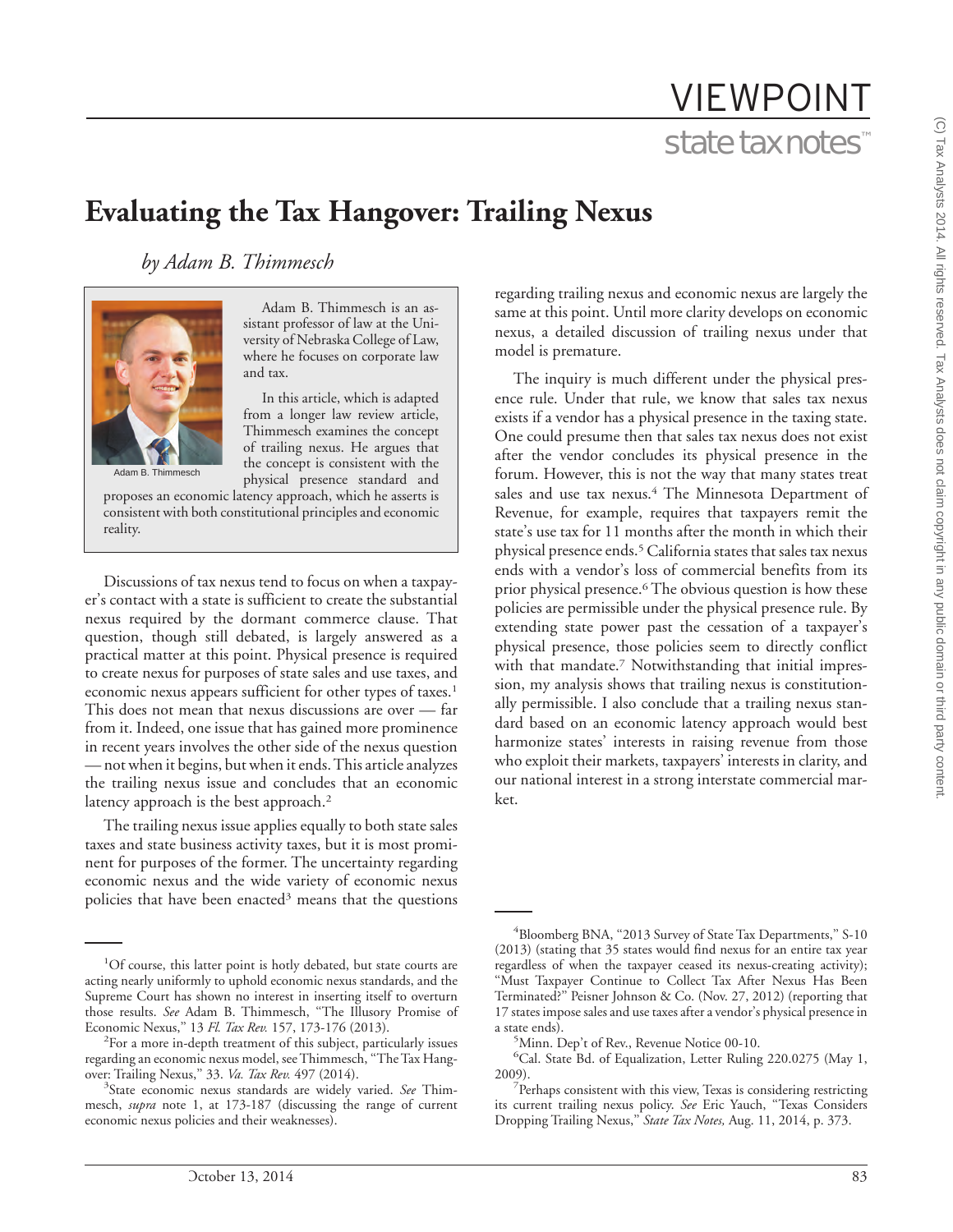#### **I. Trailing Nexus**

#### **A. Types of Trailing Nexus Policies**

Most states indicate that they apply some form of trailing nexus, at least for purposes of state business activity taxes.<sup>8</sup> Only half as many apply trailing nexus policies specifically for purposes of state sales and use taxes.<sup>9</sup> Despite those survey responses, however, only a few states appear to have any published guidance on trailing nexus. Those states' policies can be divided and classified in several ways, including by looking at (1) the form of the state's guidance, (2) the type of tax to which the policy applies, and (3) the type of standard adopted.

Regarding the form of state policies, only Washington has a statutory trailing nexus provision. Other states with trailing nexus policies all rely on regulations, administrative publications, or other informal policies. Of those policies, there is a nearly even split on those that are directed at income taxes versus those that are directed at state sales and use taxes.

Most importantly, however, are the types of policies enacted. Some states adopt policies that are based simply on the passage of time after the taxpayer ceases its nexuscreating activity.10Those standards often use some variation of a one-year period. Texas's regulation, for example, provides that ''an out-of-state seller who has been engaged in business in Texas continues to be responsible for collection of Texas use tax on sales made into Texas for 12 months after the seller ceases to be engaged in business in Texas.''11 Other states have adopted subjective standards that reference either a reasonable period of time<sup>12</sup> or look to the lingering benefits of the taxpayer's prior physical presence in a state.<sup>13</sup> Missouri actually takes a combined approach and requires use tax remittance for a reasonable period of time after the vendor concludes its physical presence, but it also provides a

presumption that nexus continues for at least one reporting period. Notably, only a few states appear to have formally rejected trailing nexus.14

#### **B. Is Trailing Nexus Permissible?**

Regardless of their type, state trailing nexus policies raise significant questions regarding the meaning of the U.S. Supreme Court's physical presence rule. The traditional understanding of that rule suggests that trailing nexus policies are impermissible because they extend a state's authority past the cessation of a taxpayer's physical presence. That construct, however, presumes that the physical presence rule requires a taxpayer to have a current physical presence any time that a tax is imposed. Analysis of the Court's nexus opinions shows that such a presumption is incorrect. The Court simply has not given any clear direction on that aspect of the physical presence requirement.

#### *1. What We Know About the Physical Presence Rule*

The physical presence rule was developed in a series of early to mid-20th-century cases culminating in the Court's 1967 decision in *National Bellas Hess v. Illinois*. <sup>15</sup> That case is often identified as the origin of the physical presence rule, but the Court's decision actually provided very little on its content. The Court simply recognized that it had ''never held that a State may impose the duty of tax collection and payment upon a seller whose only connection with customers in the State is by common carrier or the United States mail.''16 The Court then declined to abandon ''the sharp distinction [that its prior cases had] drawn between mail order sellers with retail outlets, solicitors, or property within a State, and those who [did] no more than communicate with customers in the State by mail or common carrier as part of a general interstate business.''17 Unfortunately, those statements represent the extent of the Court's enunciation of what is today known as the physical presence rule.

The Court reviewed its *National Bellas Hess* decision 25 years later in *Quill Corp. v. North Dakota*. <sup>18</sup> Again, however, the Court offered no real guidance on the limitations of the physical presence test. Its decision provided an extensive review of the history and purposes of its due process and dormant commerce clause jurisprudence, but it gave no real explanation for why physical presence mattered substantively or of the parameters of the physical presence rule. The Court simply upheld that rule (under the dormant commerce clause), citing principles of *stare decisis* and extolling

<sup>&</sup>lt;sup>8</sup> Bloomberg BNA, *supra* note 4, at S-10.<br><sup>9</sup> See Peisner Johnson & Co., *supra* note 4

*See* Peisner Johnson & Co.*, supra* note 4 (reporting that 17 states apply trailing nexus provisions for state sales and use taxes and that 22 states responded that they do not apply trailing nexus provisions for those purposes). <sup>10</sup>*See, e.g.*, Wash. Rev. Code section 82.04.220(2)(2013) (one-year

period for the state business and occupation tax); Wash. Admin. Code section 458-20-193(7)(c)(2013) (five-year period for state sales and use tax); 34 Tex. Admin. Code section 3.286(b)(2)(2013) (12-month period); Iowa Dep't of Rev. Policy Letter 06240045 (May 30, 2006)<br>(nexus continues for the remainder of the calendar year).

<sup>&</sup>lt;sup>11</sup>34 Tex. Admin. Code section 3.286(b)(2)(2013). <sup>12</sup>Mo. Code Regs. Ann. title 12, section 10-104.030(3)(A)-(B)(2005); Colo. Dep't of Rev., General Information Letter 2007-5 (2007); Mich Dep't of Treasury, Revenue Admin. Bulletin 1999-1

<sup>(1999)</sup> at 4. 13S*upra* note 6.

<sup>14</sup>*See, e.g.*, Tenn. Dep't of Rev., Rev. Rul. 05-25 (2005) at 2, 4; N.Y. State Dep't of Taxation and Finance, Advisory Opinion TSB-A-98(66)S (1998) at 4-5; Va. Dep't of Taxation, Ruling 98-67 (1998). <sup>15</sup>*See National Bellas Hess Inc. v. Illinois Dep't of Rev.*, 386 U.S. 753

<sup>(1967).</sup> <sup>16</sup>*Id.* at 758. <sup>17</sup>*Id.* at 760 (placing *National Bellas Hess* into the latter category of retailers and finding that the state lacked the power to impose its tax obligations on the company). <sup>18</sup>*Quill Corp. v. North Dakota*, 504 U.S. 298 (1992).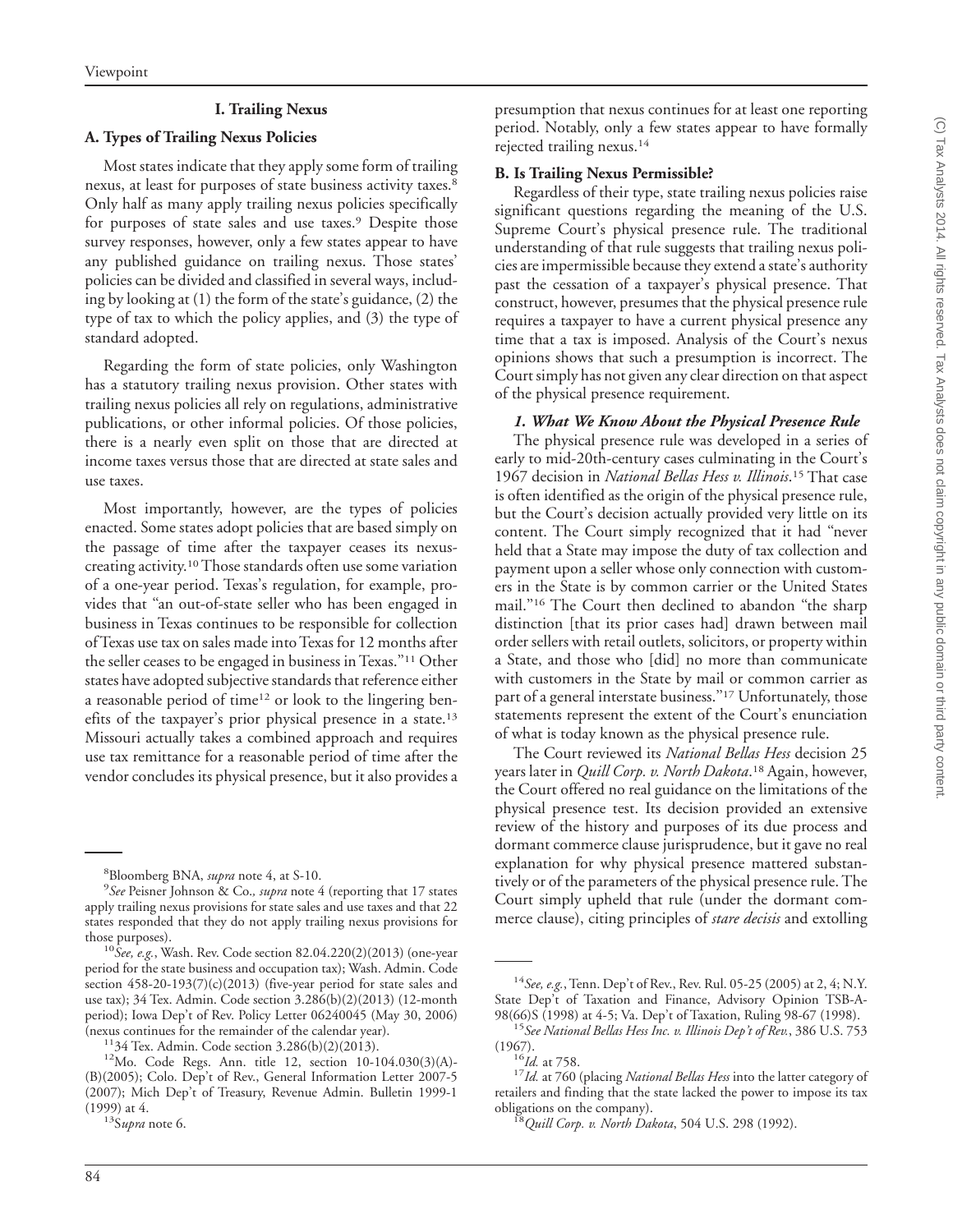the virtues of bright-line rules, including reducing litigation and encouraging commerce by providing certainty.<sup>19</sup>

After *Quill*, we are thus left with the distinction made by the *National Bellas Hess* Court between (1) mail-order sellers with current physical presence in the taxing state and (2) those sellers who do no more than communicate with in-state customers by mail or common carrier as part of a general interstate business. Unfortunately, that distinction tells us little about the parameters of the physical presence rule. It certainly sets out two distinct categories of vendors, but it does not tell us about how the physical presence rule applies in other situations.

The two categories set out by the Court simply do not encompass all the potential classifications of vendors. For example, a vendor without a current physical presence could certainly have more connection to the state than through the mail or common carrier as part of a general interstate business. It could periodically enter the state or target the state's customers specifically. The two categories noted in *National Bellas Hess* are thus fairly viewed as points on a continuum. A vendor with a prior, but not current, physical presence may not fall entirely on the side that allows taxation, but it similarly does not fall on the side with vendors that have never entered or specifically targeted the state.

What this analysis shows is that trailing nexus is not necessarily inconsistent with *Quill* or the physical presence rule. The Court simply has not provided us with enough guidance on that rule to make that determination. We must therefore dig deeper into the Court's rationale to analyze the validity of trailing nexus.

## *2. What Does* **Quill** *Tell Us About Trailing Nexus?*

Although the Court has not provided us with any actual formulation for the physical presence rule, we may be able to glean some guidance from the Court's reasons for adopting that rule. One reading of *Quill* is that the Court showed a concern about vendors being subject to compliance burdens that are disproportionate to their revenue.20 The *Quill* Court did, after all, reference the significant number of U.S. sales tax jurisdictions and the burdens that vendors could face if subject to all of their individual tax requirements. We could thus presume that the Court believed that physical presence ensured that vendors were not subject to tax requirements that were overly burdensome. Analysis of that rationale, however, shows that it has nothing to do with physical presence as physical presence. Physical presence does not reduce the costs of compliance in and of itself. A vendor that steps foot in a state is no more able to shoulder

the burdens of that state's tax than one that stays just outside the state. Similarly, a vendor's compliance costs are no greater if it recalls an in-state salesperson or removes inventory from the state.

The real benefit of the physical presence rule, from a cost standpoint, is simply that it restricts state power using a bright-line standard. The Court favored such a standard because it believed that bright-line rules reduce litigation, encourage settled expectations, and foster investment.<sup>21</sup> The physical presence rule thus provides a benefit not because physical presence matters but because it is a clear rule limiting state power. That difference matters.

The main takeaway from this analysis is that trailing nexus must be evaluated not by reference to a taxpayer's physical presence but by whether trailing nexus would undermine the bright-line standard created by the physical presence test. On this metric, trailing nexus appears to have an uphill battle, even though *Quill* may not be a direct hindrance. Nexus that extends beyond the end of a taxpayer's physical presence in a state initially appears to obliterate the bright-line guidance provided by the rule. Deeper analysis, however, shows that it does not.

First, one must recognize that the physical presence rule could provide two different types of bright-line rules — a bright-line condition to state taxing power or a bright-line threshold to that power. The former would distill nexus down to a single question: whether nexus exists. I argue, however, that the nexus question must be disaggregated into two questions — when a taxpayer's nexus begins and when it ends. Under that construction, a taxpayer's physical presence could be the bright-line point at which nexus commences but be irrelevant to when nexus terminates. Physical presence under that construct would be a mere threshold to a state's power.

This threshold concept may initially appear questionable. Nexus has never been viewed in this way. Ultimately, however, even a rudimentary analysis shows that the physical presence rule must be viewed as a threshold for taxation rather than a necessary condition to that power. Imagine, for example, a vendor from State A that sends a salesperson into State B each Monday for the entire business week (and that otherwise has no physical presence in that state). The salesperson returns to State A each weekend for rest and relaxation. Is the vendor free from collecting State B's tax on sales that it completes during its two-day physical absence? Certainly nobody would argue that, yet physical presence as a condition to taxation would apply that way. Similarly, presume that our salesperson returns to State A each night. Should the vendor be free from taxation on any sales made before morning? What if the salesperson also leaves the state for lunch? What if the salesperson solicits sales in State B for one month and only collects orders in the next, when safely

<sup>19</sup>*Id.* at 314-318. <sup>20</sup>*Quill*, 504 U.S. at 313, n.6. Although the Court did note concerns regarding whether remote vendors receive the benefit of state services, that concern does not compel a physical presence requirement as a substantive matter. Vendors can certainly receive benefits from state expenditures even if not physically present there. Thimmesch, *supra* note 2, at 513, n.71. <sup>21</sup>*Quill*, 504 U.S. at 315-316.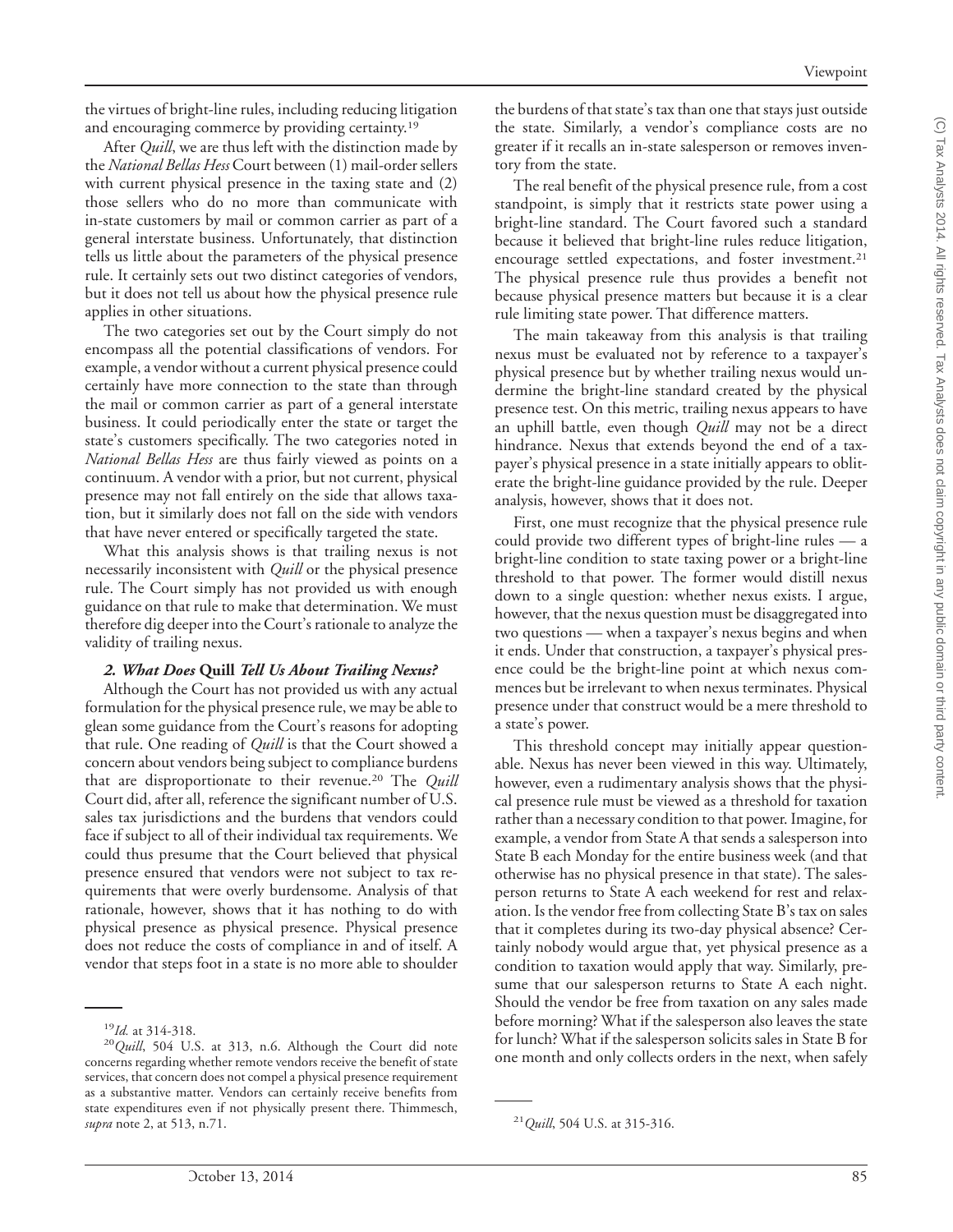confined to State A? Is physical presence lacking under *Quill* ? Again, nobody would take such a formalistic position, but physical presence as a true condition would operate just that way.

Physical presence as a condition simply does not make practical sense. A vendor's constitutional nexus with a state cannot switch on and off as a taxpayer moves about the country. This is not only logical, but it is consistent with prior Supreme Court and state court case law that upheld tax impositions on transient vendors without any analysis of their physical presences when the tax was imposed or owed.22 In those cases, the vendors all traveled in and out of the taxing state and had no permanent physical presence there. The reviewing courts all looked simply to the vendors' establishment of some quantum of a physical presence but did not question when that physical presence occurred or when it ended in relation to the tax payment dates or the days when the taxable sales occurred.23

One may combat this analysis by distinguishing between transient vendors that frequently enter and exit states and vendors that have left a state with no intent to return. Only the latter, arguably, have truly ceased their physical presence. That distinction, however, necessarily accepts that a taxpayer's nexus continues without a current physical presence in the taxing state and that a taxpayer's nexus ends based on a subjective factor only known by the taxpayer (that is, its intent to return). Of course the former can be true only if physical presence is a mere threshold to state power and the latter conflicts with the Court's desire for bright-line rules in this area. Neither of these admissions serves the purpose of justifying physical presence as a condition to state power.

Once one accepts that a state can maintain jurisdiction over a taxpayer that does not have any current physical presence in that state, it is clear that physical presence is a threshold, not a condition, to taxation.<sup>24</sup> The relevant question is thus not whether physical presence trailing nexus is permissible but how long it lasts.

#### **II. Evaluation of Trailing Nexus Policies**

Once one accepts the validity of trailing nexus as a constitutional matter, it must be determined which form of trailing nexus is both most consistent with the goals of the Supreme Court and most comports with the administrative realities facing states. My analysis shows that none of the forms used by states are satisfactory under those metrics. Recall that state trailing nexus standards have taken two main forms: those based on set time limits and those based on some subjective factor. Analysis of these types of standards shows that they are less than ideal.

Time-based standards for trailing nexus are rational state responses and make sense as a matter of policy. They precisely establish the limits of a state's authority and provide bright-line guidance to taxpayers and tax administrators. Their main fault as a normative matter, however, is that they continue to use physical presence as their benchmarks. Each of these standards unnecessarily and inappropriately measures the end of trailing nexus from the end of a taxpayer's physical presence in the taxing state. This should not be accepted. As noted above, physical presence is relevant only for its provision of a bright-line threshold to a state's power. It holds no substantive significance beyond providing some limitation on state power. To allow or require state jurisdiction to lapse based on that factor may be administratively convenient, but it is both too narrow and too divorced from good tax policy to be proposed as an ideal standard.

Such standards are also difficult to adopt as a constitutional matter. Should the trailing nexus period run to the end of the taxpayer's current reporting period, to the end of the calendar year, for one year from the cessation of the taxpayer's physical presence, or for four years? There is no good judicial answer to this question because the mere passage of time following a vendor's physical departure from a state has no relevance to the issue of when that state's tax would unduly burden interstate commerce. The period of time is an administrative choice and more properly before a legislature than the courts.Time-based trailing nexus should not be adopted when better options are available.

States' subjective trailing nexus policies are similarly suspect. First, to the extent that those standards are based on a link between subsequent sales and a prior physical presence, they fail for the same reasons as time-based trailing nexus they continue to unnecessarily exalt physical presence. There is nothing special about sales derived from prior physical presence. Those lingering benefit standards also raise collateral issues regarding both (1) the required causal link between a taxpayer's physical presence and its subsequent sales and (2) the exercise of jurisdiction over income rather than taxpayers.<sup>25</sup> Regarding the former, do lingering benefit standards require that a sale be clearly and directly the result of the vendor's prior physical presence (perhaps limiting nexus to orders submitted on forms delivered to the customer while the vendor was physically in the state)? Or will more indirect links suffice (perhaps sales attributable to the goodwill generated from an in-state visit)? Regarding the latter, would a vendor have to collect and remit tax on those

<sup>22</sup>*See General Trading Co. v. State Tax Comm'n of Iowa*, 322 U.S. 335 (1944); *Brown's Furniture v. Wagner*, 665 N.E.2d 795 (Ill. 1996);

<sup>&</sup>lt;sup>23</sup>See Thimmesch, *supra* note 2, at 521-524 (discussing these cases in further detail).

 $^{24}$ This is true even if one disagrees with this article's interpretation of the benefits or substantive purpose of the Court's physical presence rule. Even if one adopts a strict interpretation of that rule, one cannot avoid the conclusion that strict adherence results in absurd applications. Interpreting the physical presence rule to provide a bright-line condition to state taxation requires an unadministrable and untenable framework within which state power is determined. 25For further discussion, see Thimmesch, *supra* note 2, at 532-534.